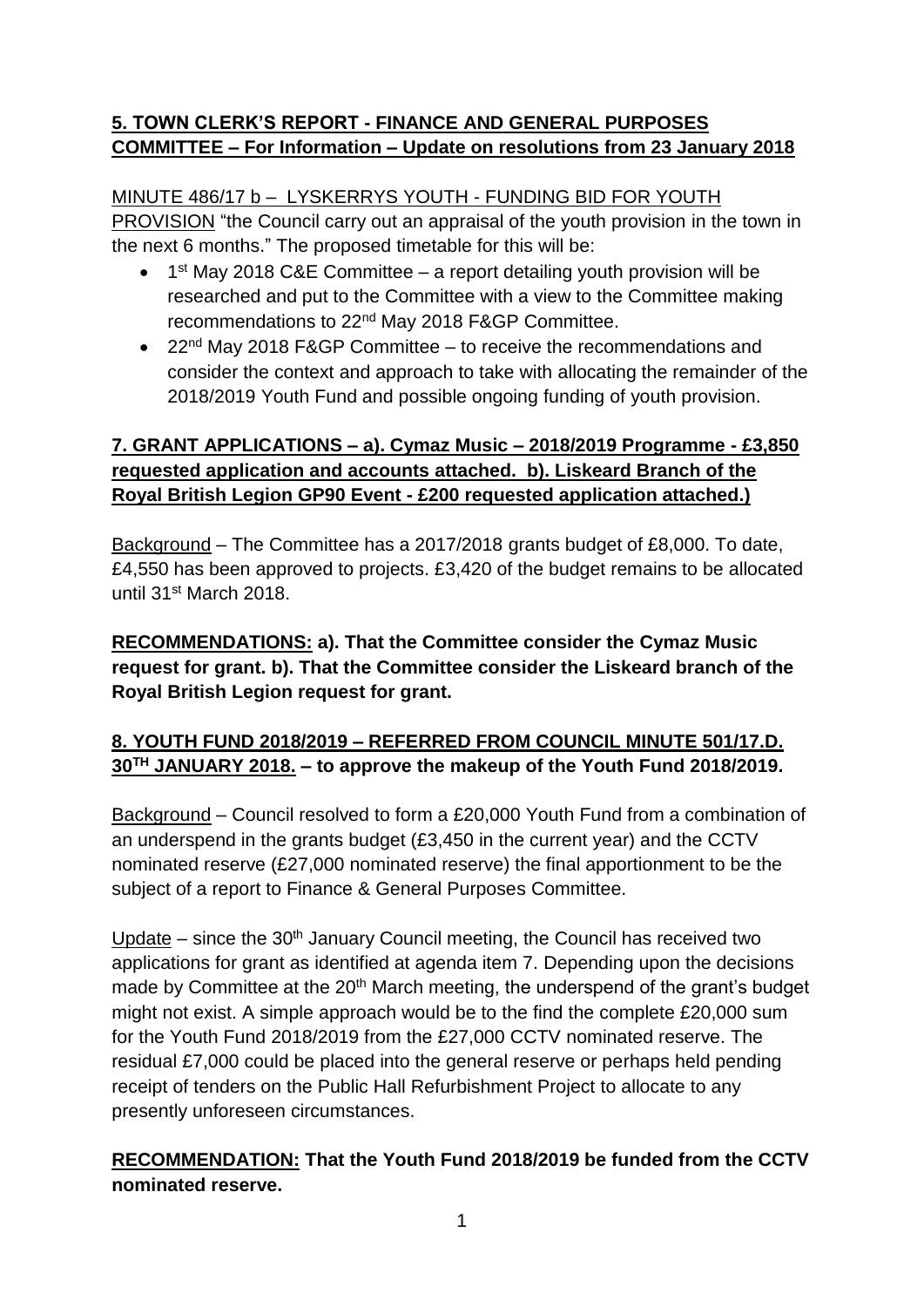**9. GENERAL DATA PROTECTION REGULATIONS (GDPR) – to consider the implications of the draft GDPR regulations. a). to approve the range of actions identified under 9.5 below. b). to nominate the Town Clerk as the Data Protection Officer (DPO).**

9.1 Background – The General Data Protection Regulations are presently going through the parliamentary scrutiny phase to enable their adoption. The date of commencement of the new regulations is 25<sup>th</sup> May 2018. The Town Clerk and Support Service Manager have attended training (most recently 9<sup>th</sup> March 2018) organised by Cornwall Council. Cornwall Council have helpfully supplied templates of the various forms required by GDPR.

9.2 Main Changes of GDPR over the Data Protection Act 1998 – These are:

- Greater clarity over the use of personal data.
- Proof of consent required for data sharing.
- Enhances rights of access for data subjects.
- Mandatory breach disclosure within 72 hours.
- A need to appoint a Data Protection Officer.

9.3 Liskeard Town Council is a "Data Controller" and is registered as such with the

- ICO The Town Council has the following responsibilities GDPR data:
	- 1. Data to be processed fairly and lawfully.
	- 2. Data to be collected and processed for specified, explicit and legitimate purposes.
	- 3. Data to be adequate, relevant and limited to what is necessary (data minimisation).
	- 4. Data is to be accurate and kept up to date.
	- 5. Data should be kept in a form that permits the identification of the data subject and must not be kept longer than necessary.
	- 6. Data should be processed in a manner that uses technical and organisational measures to ensure the appropriate security.

9.4 "Personal Data" and "Special Categories of Data" – GDPR effects:

9.4.1 "Personal Data" – where an individual is identified – including by IP address.

- 9.4.2 "Special Categories of Data" relating to:
	- Racial or ethnic origin
	- Political Opinions
	- Religious or similar beliefs
	- Trade Union membership
	- Physical and mental health conditions
	- Sexual life and sexual orientation
	- Genetic data
	- Biometric data (when processed to identify a person)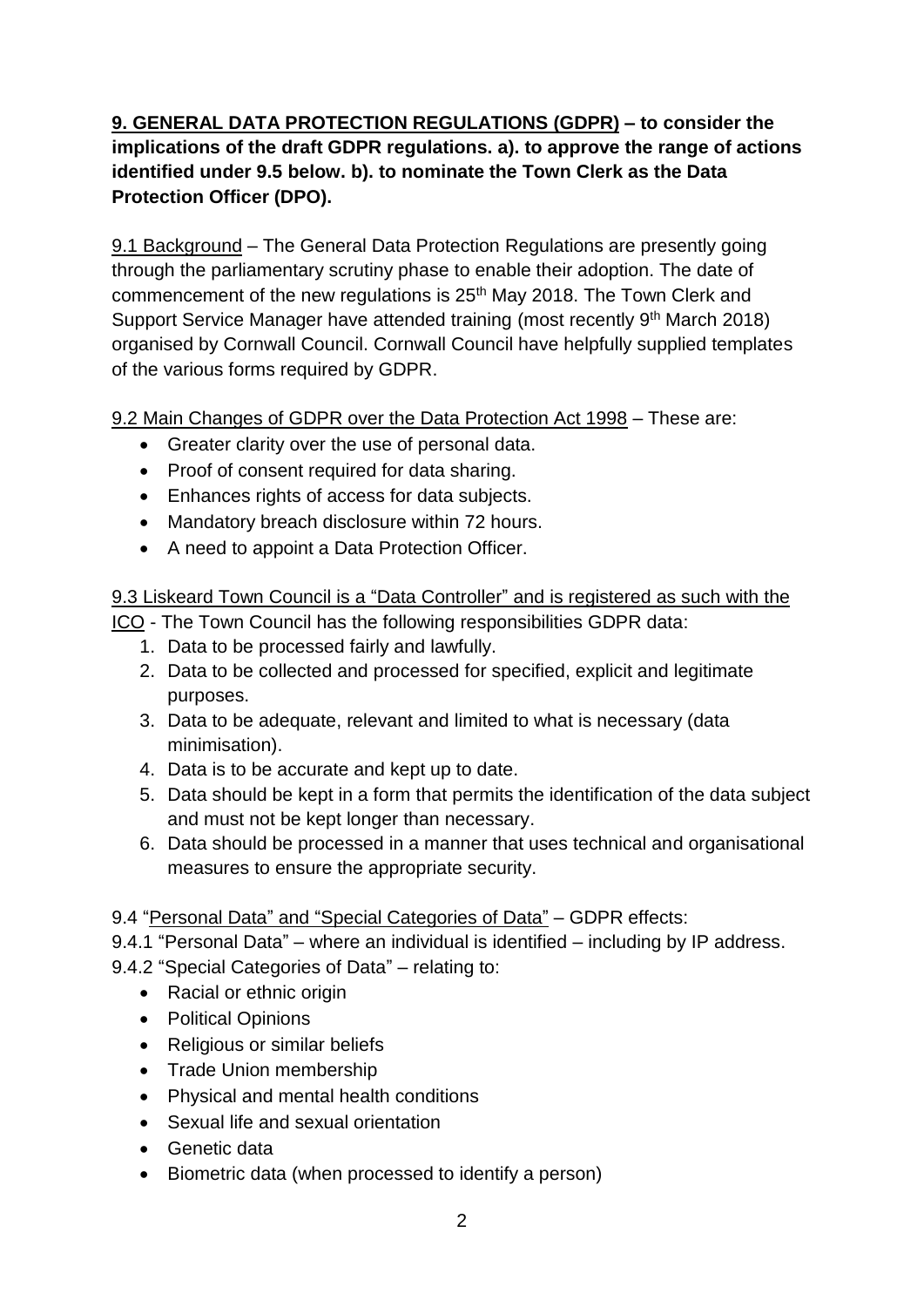The Town Council has limited amounts of "Personal Data" and does not hold "Special Category Data". Councillors Registers of Interest are a statutory obligation which can be held for processing terms.

9.5 Next Steps - To show that it has taken the GDPR account, the Town Council should take the following steps:

- Put in place suitable policies and procedures. (Cornwall Council have offered to supply these to Town and Parish Councils once the Policies and Procedures have been written).
- Ensure that staff are trained. training has commenced but should extend to all staff and be updated as necessary. May be necessary for Councillors.
- Appoint a Data Protection Officer (DPO).  $-$  Council should appoint before 25<sup>th</sup> May 2018.
- Undertake Data Protection Impact Assessments when appropriate. (Cornwall Council have supplied a template)
- Record our processing activities. Have obtained a template and coordinating consideration of which data should be included.
- Consent where the Council holds individual information it must have a lawful reason to do so and obtain clear and unambiguous consent for holding personal data.
- Update forms, notices, websites and e-mail addresses etc. to reflect the legislation.

9.6 Further Details – The following are recommended or noteworthy:

- 1. Employees and Councillors are individuals and are classified as "vulnerable". For example, employees individual bank and account details are held by their employer. Councillors details are held in the public domain.
- 2. Councillors and Staff should not circulate "personal" and "sensitive" data beyond the Council.
- 3. Subject Access Requests (SAR)s currently public bodies have 40 days to process a SAR. This could be changed to 30 days.
- 4. Community Groups Contact list The Council is occasionally asked for a listing of Community Groups in the town. The Council may need to discontinue sending this list out if asked.
- 5. Document Retention Policy Cornwall Council's Legal Service advise not to retain any personal data beyond the guidance given in the Batchelors Guide.
- 6. Privacy Impact Assessment after  $25<sup>th</sup>$  May 2018, for new activities that use personal data, a Privacy Impact Assessment will need to be completed.

## **RECOMMENDATIONS: a). to approve the range of actions identified under 9.5. b). to nominate the Town Clerk as the Data Protection Officer (DPO).**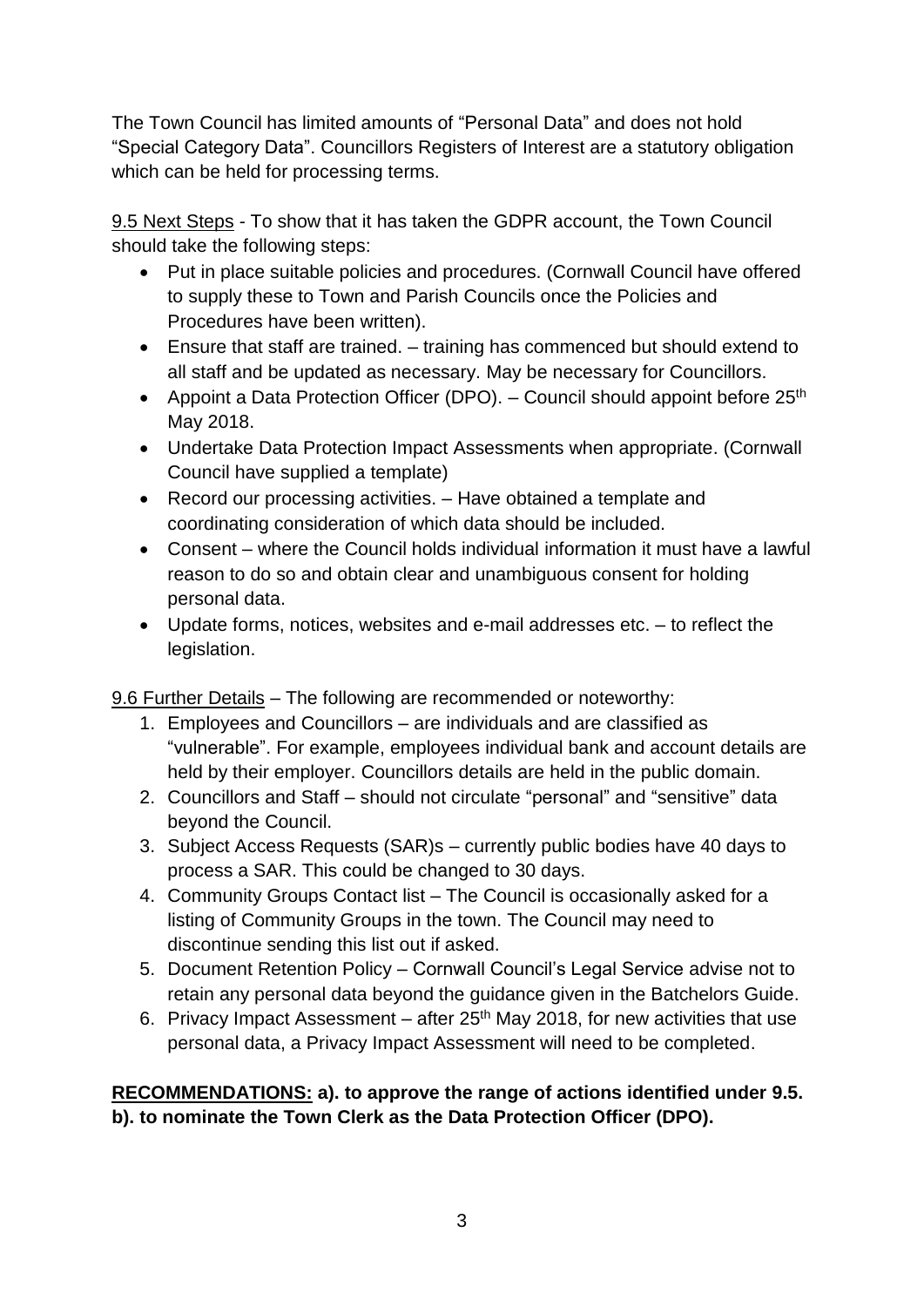### **10. PRINTER/PHOTOCOPIER – NEW CONTRACT - to consider options for the replacement of the current printer/photocopier (revised EXCEL spreadsheet will be available).**

Background – The Council leases from Concorde, the printer/photocopier machine in the annex to the Council offices. On a parallel contract, the company also services and maintains the machine, including the provision of toner, but not paper. The present machine is now 8 years old. It was originally obtained on a 5 year agreement 2010-2015. In 2015, Concorde recommended that the Council take out a lease on a new printer/photocopier for slightly less than the rate that it was then paying.

The Council considered, that the 5 year old machine had not given any problems and was known to be a good make. The Council decided to take a 3 year extension to the contract on the current machine. This generated a significantly greater quarterly and annual saving. The total saving over the 3 years to the Council being almost £3,000 (£2,928). At the time, the Council considered that the amount saved over the three years might enable a machine to be purchased outright.

Options – These are attached. In drafting the quote, Concord have used the level of average use of the printer/copier at the time the contract was extended in 2015. This level of quarterly volume was 15,756. The most recent actual averages from July 2017 – the beginning of March this year, is 10,231 a quarter. The Council has reduced by approximately one third its use of the printer/copier. This is due to several factors including:

- Reducing the frequency of Committee meetings.
- Increasing the use of electronic based agendas, minutes and reports.
- Introduction of electronic versions of forms, invoices, "mailouts", etc.

In addition, to reducing the annual costs of the printer/copier, the Council has reduced its stationary use. The frequency of the use of postage has declined to the point that the lease on the franking machine will not be renewed when it lapses on 26th March 2018.

It should be noted that the options are for machines that will print A3 colour. As the current machine has only black and white printing capability – there is no current use data comparison.

Further information has been requested from Concorde which will be circulated as soon as available.

#### **RECOMMENDATION: That the Committee considers and adopt one of the options.**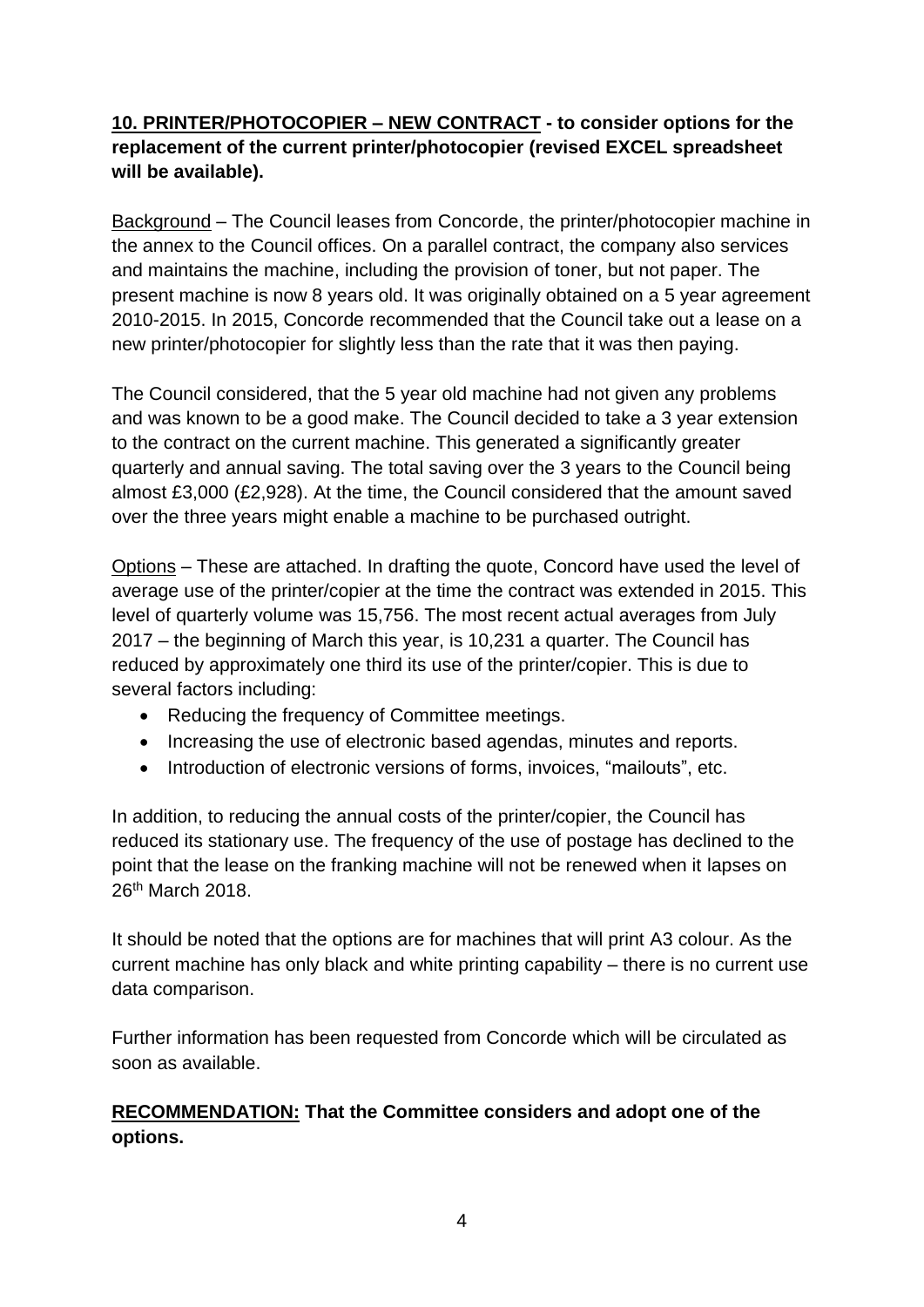## **11. IT CONTRACTOR – EXTENSION OF CONTRACT – to consider options for extending the IT contractors' contract.**

Background - the 28<sup>th</sup> February 2017 Council meeting considered the results of a tender exercise with regards the Council's IT activities. Four IT contractors provided quotes. The Council placed the contract with the PcKernow.

The one year contract will finish at the end of the financial year (31st March 2018). Given the recent nature of the tender exercise, the IT contractor has been asked if the current rates (£55 per month for two hours support) would continue for the following two options.

1. a one year extension at the current rates.

2. a 3 year extension with the option to review the rates and terms in the second year of the extension that is, 2019/2020.

The IT contractor PcKernow has indicated that they would maintain the services at those rates.

## **RECOMMENDATION: That the Council offer PcKernow a 3 year extension with the option to review terms and conditions in the 2019/2020 financial year.**

## **12. EMPLOYMENT LAND DEMAND ASSESSMENT – to approve the selection of Stratton Creber Commercial by the partners.**

Background – the opportunity to tender was supplied to 11 contractors. The contractors list was drawn up with companies suggested by the Local Enterprise Partnership, Cornwall Council and Cornwall Development Company which organisations have recent experience of tendering for such studies.

Stratton Creber Commercial were the only company to submit a tender for the work. The tender was considered at an initial meeting of Town Councillors and the Town Clerk and relevant partners. An additional, meeting was held with Stratton Creber Commercial Town Council representatives and our partners.

The partners present at the meeting with Stratton Creber Commercial were:

- Liskeard Town Council 3 Councillors and the Town Clerk
- Cornwall Quality Livestock Producers local farmers marketing co-operative
- Menheniot Parish Council two prospective sites are within the Menheniot Parish area.
- Liskeard Chamber of Commerce local knowledge of prospective purchasers/tenants for the employment land.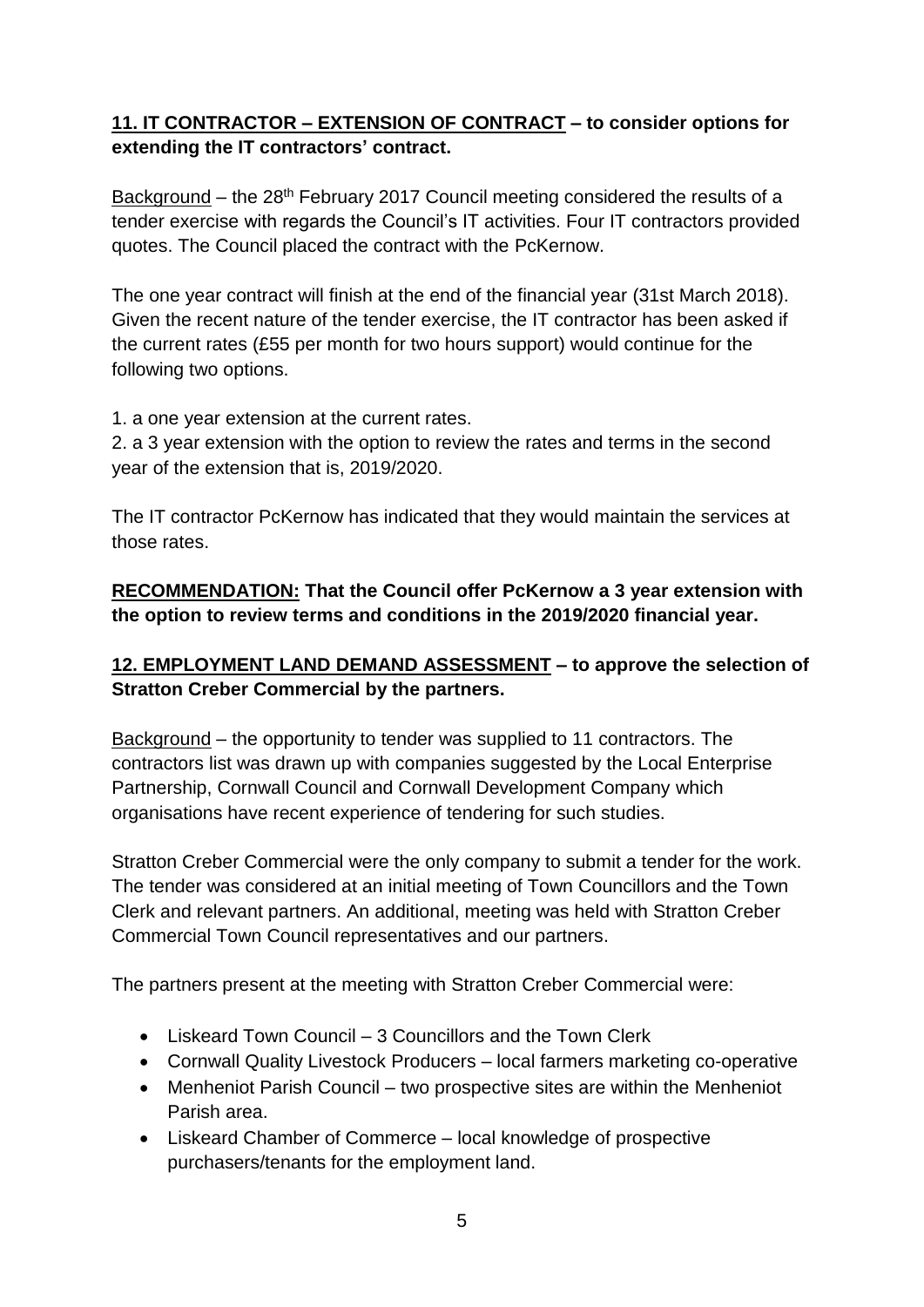The tender comes within the sum allocated for the study. The Town Council is invoicing the partners for their contributions. The Town Council's contribution is 10% of the total cost.

Following, detailed discussions with the Stratton Creber Commercial, the partners were happy to appoint Stratton Creber Commercial to undertake the employment land demand study.

#### **RECOMMENDATION: That the Committee confirm the selection by the partners of Stratton Creber Commercial**

#### **13. SAFER CORNWALL (attached report) – to consider the attached report from Safer Cornwall regarding the launch of a Safer Liskeard initiative.**

Background – Safer Cornwall is a partnership initiative as outlined in the attached report. A meeting is scheduled with the Lucy Allison – Community Safety Officer – East Cornwall and the Town Clerk on the day of the Committee meeting. A verbal update at Committee might be necessary.

#### **RECOMMENDATION: That the Council supports the Safer Liskeard initiative.**

#### **14. INTERNAL AUDITOR ACCOUNTING ADVICE – to consider the advice of the Internal Auditor regarding the Council's accounting methodology and systems.**

Background – the Internal Auditor has been retained to carry out the internal auditor function of the Council which function he is performing and will report at the relevant times.

The chair and vice chair of one of the service committees have suggested the possibility of using SAGE reports directly to Committee rather than manually converting the info from SAGE into EXCEL. The benefit would be to avoid potential clerical mistakes in handling the data a second time. This suggestion has been discussed with the Internal Auditor on his visit on 12<sup>th</sup> March. His has made the following points:

- SAGE is not a good package from which to directly extract reports (one Town Council that does take reports directly from SAGE had a 164 page budget and precept setting agenda for their Council this year). – This is why many Councils take data from SAGE but present it in reduced and simplified way, in most cases EXCEL is used to present the reports.
- The Internal Auditor has indicated that subject to the SAGE system being modified to do so, a revised coding system being used and relevant staff